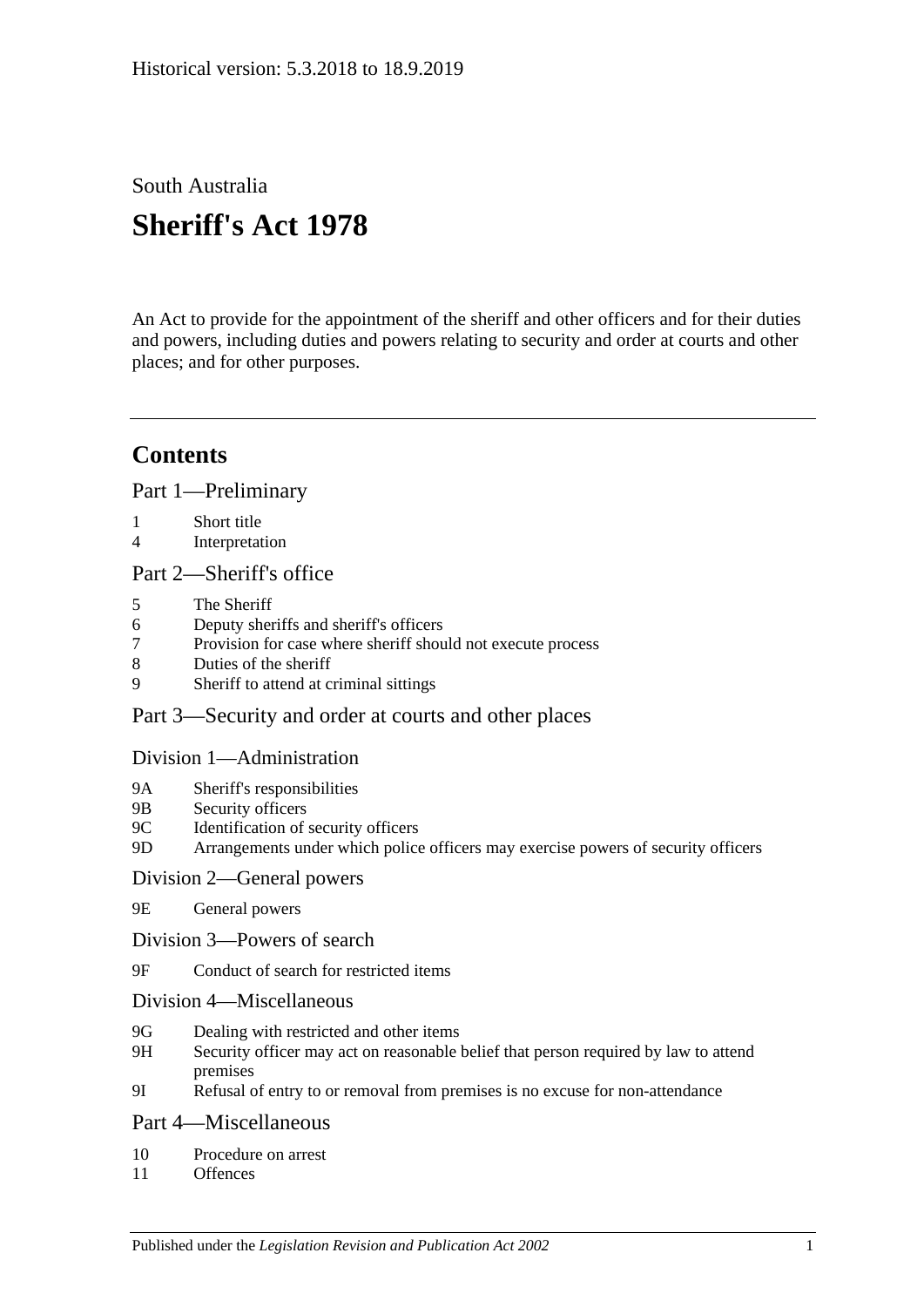#### **Sheriff's Act 1978—5.3.2018 to 18.9.2019** Contents

- 12 [Immunity](#page-10-1)
- 14 [Sheriff not disqualified from being justice of the peace](#page-10-2)
- 15 [No licence required for the purpose of sheriff's sales](#page-10-3)
- 15A [Non-derogation](#page-10-4)
- 16 [Regulations](#page-10-5)

[Legislative history](#page-12-0)

#### <span id="page-1-0"></span>**The Parliament of South Australia enacts as follows:**

# **Part 1—Preliminary**

#### <span id="page-1-1"></span>**1—Short title**

This Act may be cited as the *Sheriff's Act 1978*.

#### <span id="page-1-2"></span>**4—Interpretation**

(1) In this Act, unless the contrary intention appears—

*Administrator* means the person for the time being holding or acting in the office of the State Courts Administrator under the *[Courts Administration Act](http://www.legislation.sa.gov.au/index.aspx?action=legref&type=act&legtitle=Courts%20Administration%20Act%201993) 1993*;

*court* means—

- (a) the Supreme Court; or
- (b) the District Court; or
- (ba) the Environment, Resources and Development Court; or
- (c) the Magistrates Court; or
- (d) the Youth Court of South Australia;

*judge* includes a magistrate or a justice;

*participating body* means—

- (a) a participating court within the meaning of the *[Courts Administration](http://www.legislation.sa.gov.au/index.aspx?action=legref&type=act&legtitle=Courts%20Administration%20Act%201993)  Act [1993](http://www.legislation.sa.gov.au/index.aspx?action=legref&type=act&legtitle=Courts%20Administration%20Act%201993)*;
- (b) a person or body declared by regulation to be a participating body;

*premises of a participating body* means any premises or place occupied by a participating body in connection with its operations (whether on a permanent or temporary basis) and includes any premises or place at which the body is conducting a view or inspection for the purposes of proceedings;

#### *principal officer*—

- (a) in relation to a participating body that is a participating court within the meaning of the *[Courts Administration Act](http://www.legislation.sa.gov.au/index.aspx?action=legref&type=act&legtitle=Courts%20Administration%20Act%201993) 1993*—means the judicial head of the participating court;
- (b) in relation to any other participating body—means the officer designated by regulation as the principal officer of the body for the purposes of this Act;

*proceedings* includes any form of inquiry, examination or proceeding conducted by or before a participating body;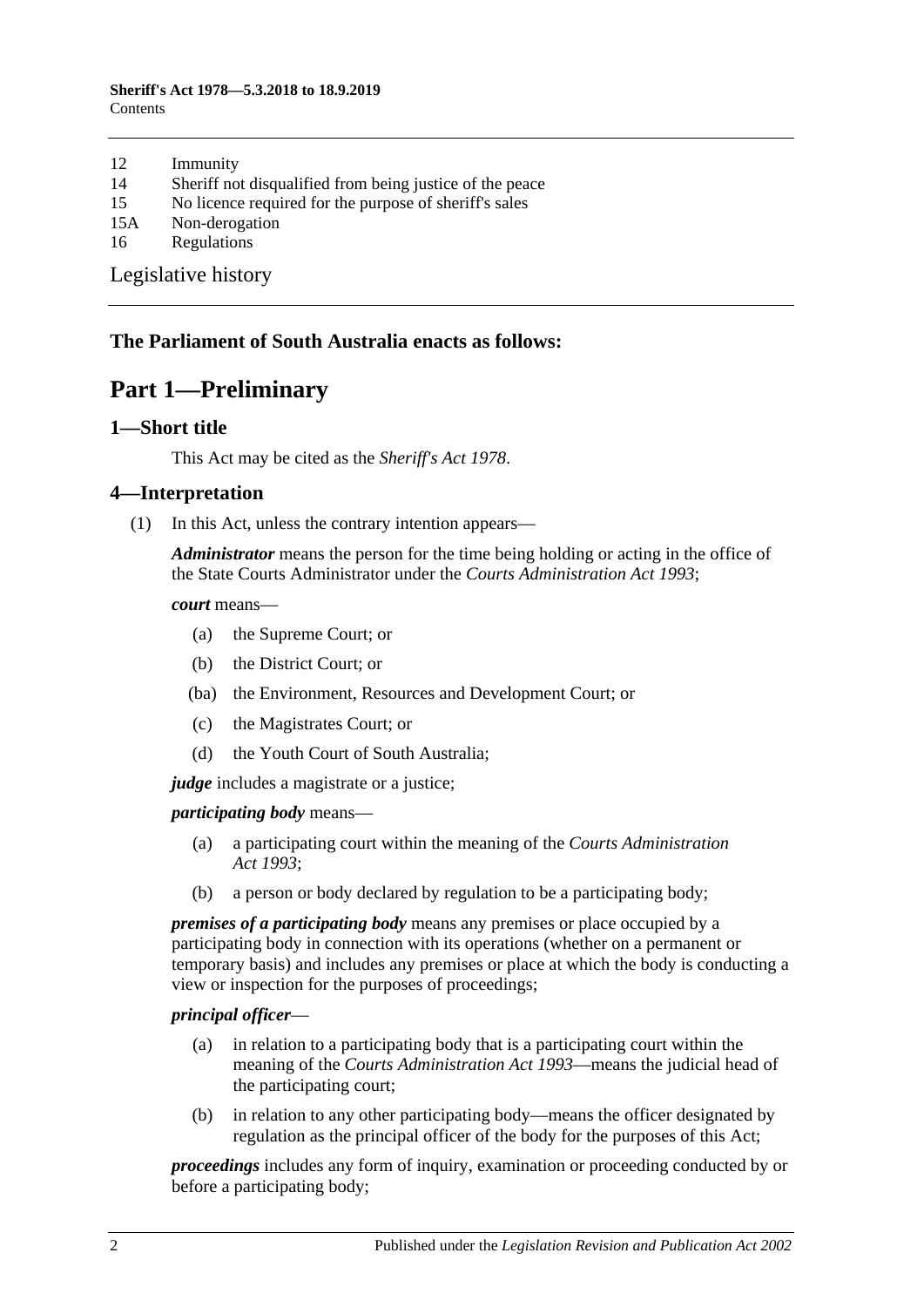*restricted item* means—

- (a) an explosive, an explosive device or an incendiary device;
- (b) a dangerous article, offensive weapon or prohibited weapon, in each case within the meaning of section 21A of the *[Summary Offences Act](http://www.legislation.sa.gov.au/index.aspx?action=legref&type=act&legtitle=Summary%20Offences%20Act%201953) 1953*;
- (ba) a firearm within the meaning of the *[Firearms Act](http://www.legislation.sa.gov.au/index.aspx?action=legref&type=act&legtitle=Firearms%20Act%202015) 2015*;
- (c) an item that a person is prohibited from using or possessing while on the premises (or a particular part of the premises) of a participating body by rules of the body or by direction of the body or a member of the body given generally or in a specific case;
- (d) any other item that is reasonably capable of being used to jeopardise the security of persons or property or the orderly conduct of proceedings;

*security officer* means—

- (a) the sheriff;
- (b) a deputy sheriff;
- (c) a sheriff's officer appointed by the sheriff to be a security officer;
- (d) a police officer authorised in accordance with an arrangement under [section](#page-5-0) 9D to exercise the powers of a security officer.
- (2) For the purposes of this Act, a person is required by law to attend the premises of a participating body if, and only if—
	- (a) the person is brought to the premises in lawful custody; or
	- (b) the person attends the premises as required by the terms or conditions of a bail agreement; or
	- (c) the person attends the premises in obedience to an order, summons, subpoena, or any other process having the same effect as a summons or subpoena, made or issued by the participating body or a member or officer of the participating body; or
	- (d) the person attends the premises in obedience to a summons under the *[Juries](http://www.legislation.sa.gov.au/index.aspx?action=legref&type=act&legtitle=Juries%20Act%201927)  Act [1927](http://www.legislation.sa.gov.au/index.aspx?action=legref&type=act&legtitle=Juries%20Act%201927)*.

# <span id="page-2-0"></span>**Part 2—Sheriff's office**

#### <span id="page-2-1"></span>**5—The Sheriff**

- (1) There will be a sheriff.
- (2) The sheriff will be an officer of the Supreme Court.
- (3) The sheriff will be appointed under the *[Courts Administration Act](http://www.legislation.sa.gov.au/index.aspx?action=legref&type=act&legtitle=Courts%20Administration%20Act%201993) 1993*.
- (4) A person cannot be appointed as sheriff, nor can a person holding that office be dismissed or reduced in status after appointment, except on the recommendation, or with the concurrence, of the Chief Justice of the Supreme Court.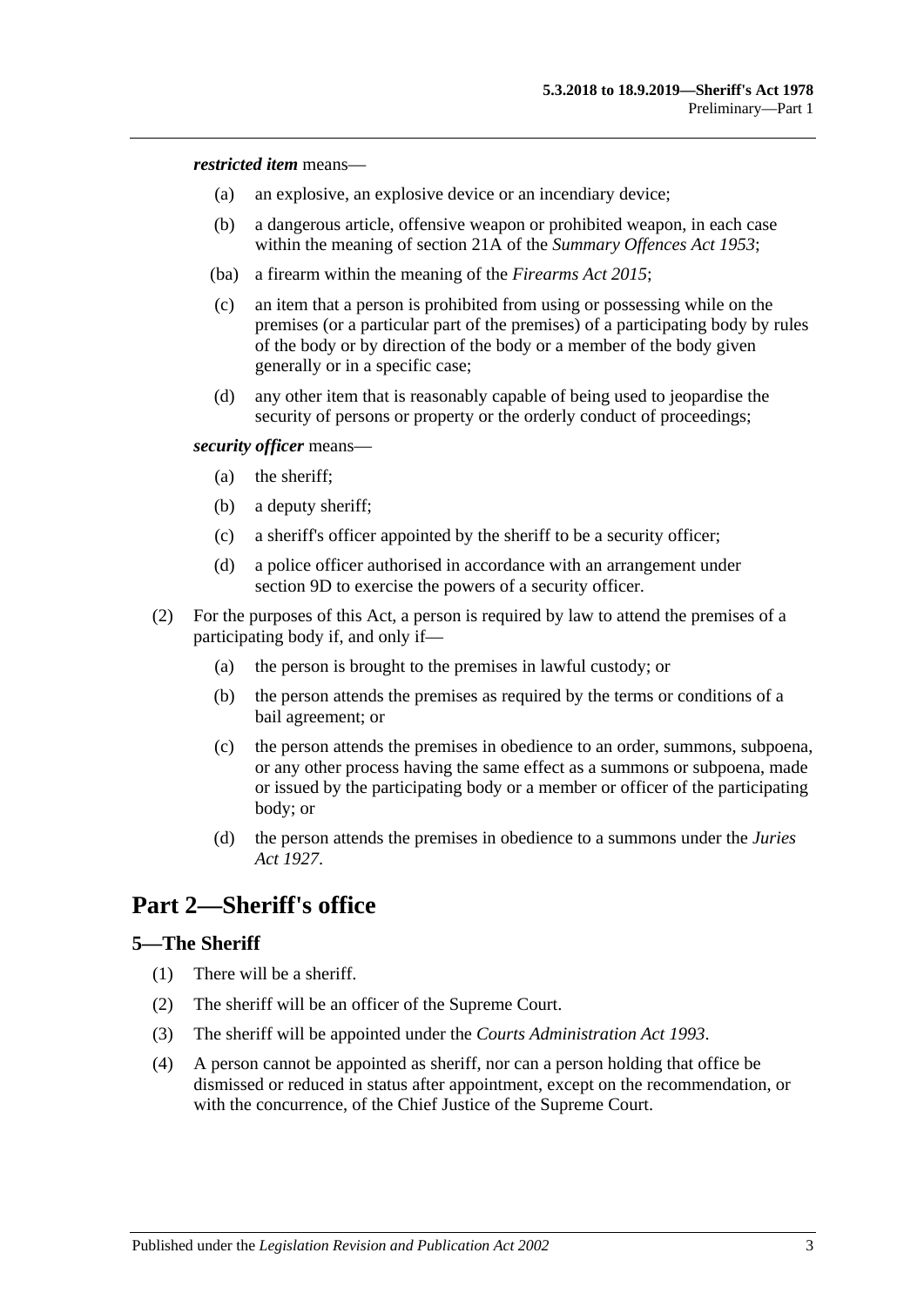#### <span id="page-3-0"></span>**6—Deputy sheriffs and sheriff's officers**

- (1) There will be such deputy sheriffs and sheriff's officers (appointed under the *[Courts](http://www.legislation.sa.gov.au/index.aspx?action=legref&type=act&legtitle=Courts%20Administration%20Act%201993)  [Administration Act](http://www.legislation.sa.gov.au/index.aspx?action=legref&type=act&legtitle=Courts%20Administration%20Act%201993) 1993*) as are necessary to assist the sheriff in the performance of his or her duties.
- (2) A person cannot be appointed as a deputy sheriff or sheriff's officer, nor can a person so appointed be dismissed or reduced in status after appointment, except on the recommendation, or with the concurrence, of the sheriff.
- <span id="page-3-3"></span>(3) The sheriff may, by instrument in writing, appoint any person to be a deputy sheriff or sheriff's officer—
	- (a) for the purposes of a particular proceeding; or
	- (b) for the period specified in the instrument.
- (4) A person appointed under [subsection](#page-3-3) (3) is not, by virtue of that appointment, a Public Service employee and is to be appointed on terms and conditions approved by the State Courts Administration Council.
- (5) A deputy sheriff has, in relation to any matter within the scope of his or her appointment, the powers, duties and immunities of the sheriff, but is subject to direction by the sheriff.

#### <span id="page-3-4"></span><span id="page-3-1"></span>**7—Provision for case where sheriff should not execute process**

- (1) Where—
	- (a) the sheriff is unable, for any reason, to carry out any duties; or
	- (b) it is for any other reason expedient to exercise the powers conferred by this subsection,

a court or a judge may appoint a fit and proper person to execute any process, or to carry out the duties of the sheriff in relation to any matter.

- <span id="page-3-5"></span>(2) Where—
	- (a) any process is directed against the sheriff; or
	- (b) it is otherwise improper for the sheriff to execute any process,

the court or a judge may appoint any fit and proper person to execute that process.

(3) A person appointed pursuant to [subsection](#page-3-4) (1) or [\(2\)](#page-3-5) has, in relation to any matter within the scope of the person's appointment, the powers, duties and immunities of the sheriff.

#### <span id="page-3-2"></span>**8—Duties of the sheriff**

The sheriff must—

- (a) execute or cause to be executed all process, civil or criminal, directed to the sheriff by a court; and
- (b) perform all other duties imposed on the sheriff by or under an Act; and
- (c) observe and carry out any direction of a court.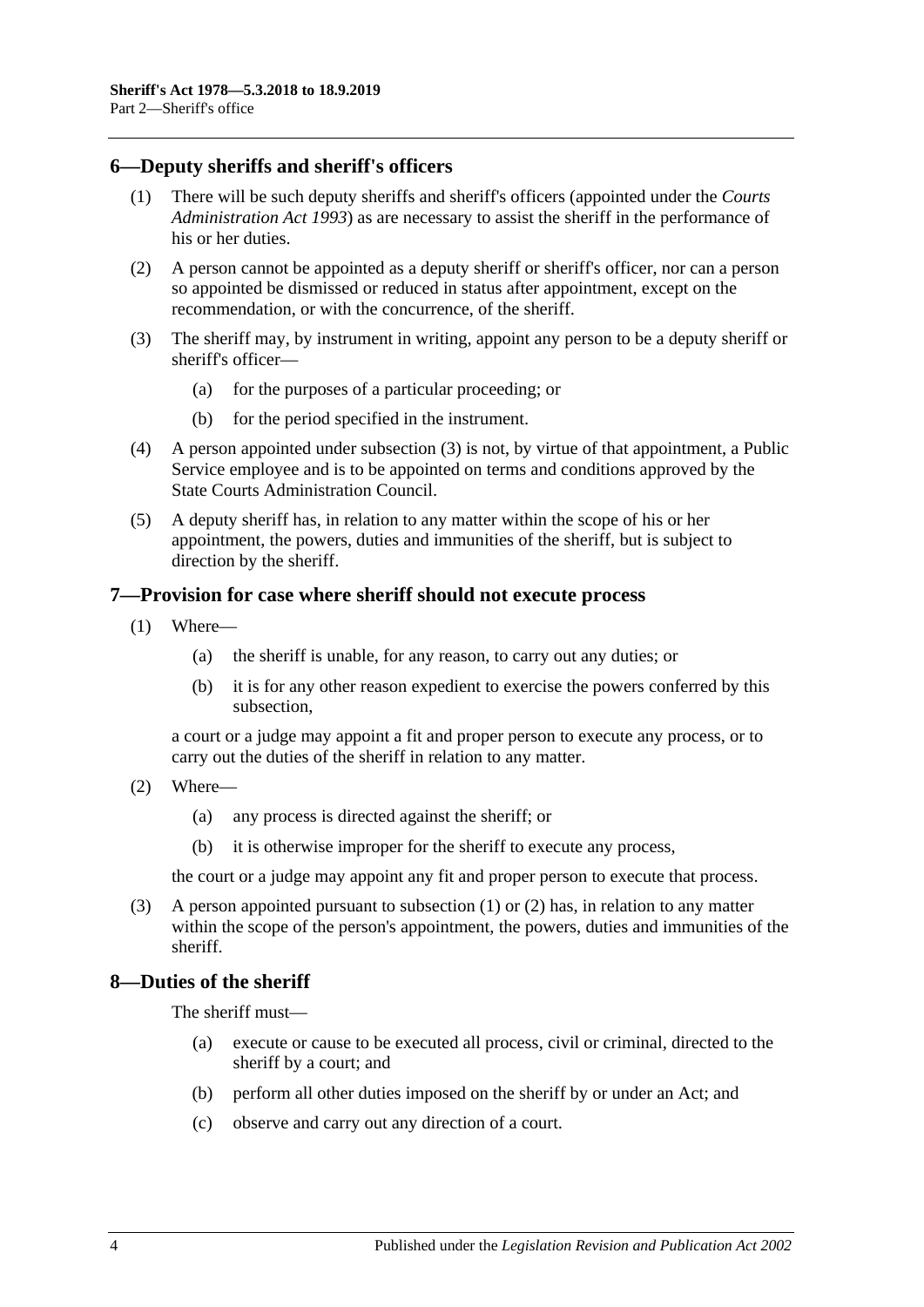#### <span id="page-4-0"></span>**9—Sheriff to attend at criminal sittings**

- (1) The sheriff must—
	- (a) attend personally; or
	- (b) cause one of the sheriff's officers to attend,

any criminal session of a court.

- (2) The sheriff must, at the request of a court—
	- (a) attend personally; or
	- (b) cause one of the sheriff's officers to attend,

any sittings of that court.

# <span id="page-4-2"></span><span id="page-4-1"></span>**Part 3—Security and order at courts and other places**

#### **Division 1—Administration**

#### <span id="page-4-3"></span>**9A—Sheriff's responsibilities**

The sheriff is responsible to the principal officer of a participating body for providing assistance in the maintenance of security and orderly conduct at the premises of the body.

#### <span id="page-4-6"></span><span id="page-4-4"></span>**9B—Security officers**

- (1) The sheriff may appoint sheriff's officers as security officers.
- (2) An appointment under [subsection](#page-4-6) (1) may be made subject to conditions limiting the powers exercisable by the security officer.
- (3) The sheriff may, by notice in writing to a security officer—
	- (a) vary or revoke a condition of the appointment or impose a condition; or
	- (b) revoke the appointment.
- (4) If a person appointed as a security officer ceases to be a sheriff's officer, the person's appointment as a security officer is revoked.

#### <span id="page-4-5"></span>**9C—Identification of security officers**

- (1) A security officer appointed by the sheriff must be issued with an identity card in a form approved by the Administrator—
	- (a) containing a photograph of the person and the person's name or a unique identification code; and
	- (b) stating that the person is a security officer under this Act.
- (2) If the powers of a security officer have been limited by condition, the identity card must contain a statement of those limitations.
- (3) A security officer must, at the request of a person in relation to whom the officer intends to exercise any powers under this Act or any other Act, produce his or her identity card for inspection by the person.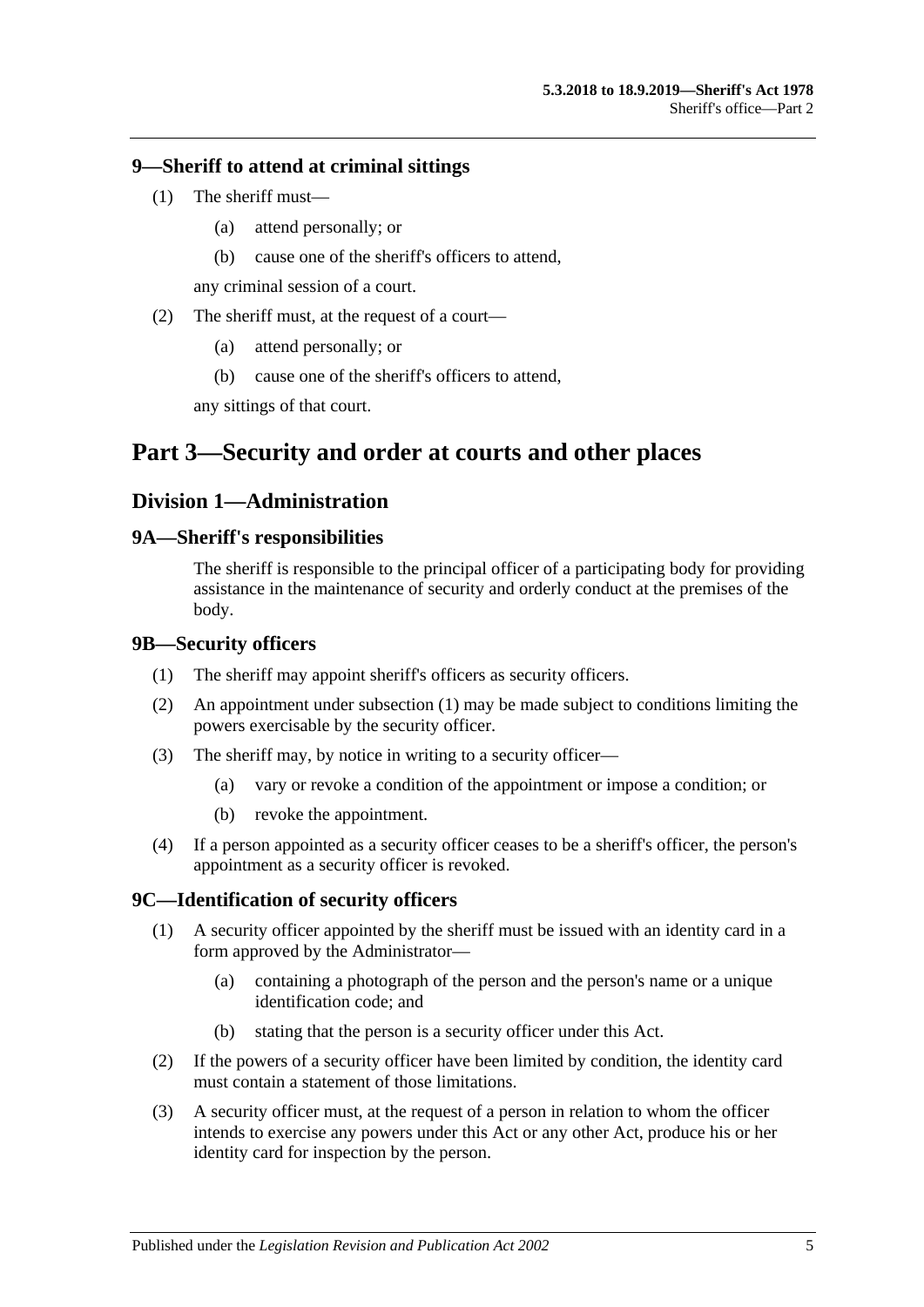(4) If a person in possession of an identity card issued to the person under this section ceases to be a security officer, the person must forthwith return the identity card to the sheriff.

Maximum penalty: \$1 250.

#### <span id="page-5-0"></span>**9D—Arrangements under which police officers may exercise powers of security officers**

- <span id="page-5-3"></span>(1) The sheriff may enter into an arrangement with the Commissioner of Police under which police officers are authorised (without appointment) to exercise the powers of security officers on a temporary basis.
- (2) In exercising powers pursuant to such an arrangement, a police officer is responsible to the sheriff.
- (3) In any proceedings an apparently genuine document purporting to be a certificate of the sheriff certifying that a specified police officer was authorised for a specified period or at a specified time or in specified circumstances to exercise the powers of a security officer in accordance with an arrangement under [subsection](#page-5-3) (1) constitutes proof, in the absence of proof to the contrary, of the matters so certified.

# <span id="page-5-1"></span>**Division 2—General powers**

#### <span id="page-5-2"></span>**9E—General powers**

- <span id="page-5-4"></span>(1) A security officer may, subject to the conditions of the officer's appointment, exercise the following powers:
	- (a) the officer may give a person on or within the precincts of the premises of a participating body reasonable directions for the purposes of maintaining or restoring security or orderly conduct at the premises or for securing the safety of any person arriving at, attending or departing from the premises;
	- (b) if a person refuses to comply with a direction given under [paragraph](#page-5-4) (a) or a person on or within the precincts of the premises of a participating body is behaving in an unlawful manner, the officer may—
		- (i) refuse the person entry to or remove the person from the premises or part of the premises of the participating body using only such force as is reasonably necessary for the purpose; or
		- (ii) cause the person to be detained and handed over into the custody of a police officer as soon as reasonably practicable;
	- (c) the officer may assist in bringing a person who is in lawful custody to the premises of a participating body, or in taking a person who is in lawful custody from the premises of a participating body to a place at which the person is being or is to be detained;
	- (d) the officer may take into custody a person who is on the premises of a participating body and whose release on bail is revoked by the body;
	- (e) the officer may keep in custody a person who is on the premises of a participating body and who is in lawful custody or surrenders himself or herself into the custody of the body;
	- (f) the officer may, without warrant, arrest a person who—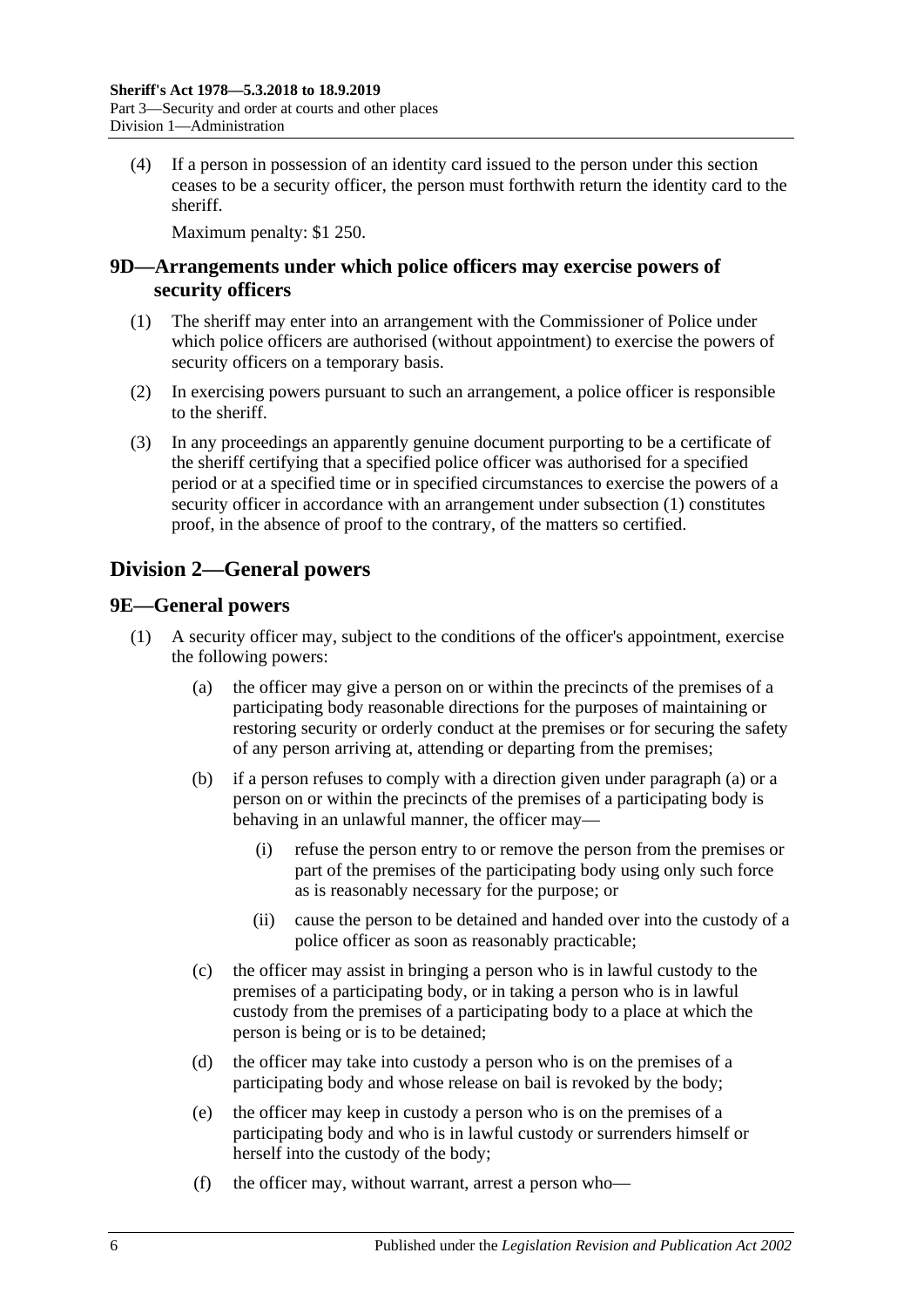- (i) escapes from the custody of a security officer; or
- (ii) appears to have escaped from lawful custody while on, or being brought to or taken from, the premises of a participating body;
- (g) the officer may, at the direction of a participating body or a member of a participating body—
	- (i) keep in custody any person who is to appear before the body and who is on the premises of the body;
	- (ii) restrain a person appearing before the body or take other action for the purposes of maintaining or restoring security or orderly conduct in proceedings before the body;
- <span id="page-6-2"></span>(h) if specified persons are not entitled to attend proceedings before a participating body or the proceedings are not open to the public—
	- (i) the officer may require any person on or about to enter a part of the premises of a participating body where the proceedings are being or are to be conducted to provide information reasonably required for the purposes of determining whether the person is entitled to attend the proceedings; and
	- (ii) if a person refuses to comply with a requirement under [subparagraph](#page-6-2) (i) or the officer believes on reasonable grounds that a person is not entitled to attend the proceedings, the officer may refuse the person entry to or remove the person from the premises of the participating body, or the part of the premises where the proceedings are being or are to be conducted, using only such force as is reasonably necessary for the purpose.
- (2) A person who refuses to comply with a direction of a security officer given under [subsection](#page-5-4)  $(1)(a)$  is guilty of an offence.

Maximum penalty: \$2 500 or imprisonment for 6 months.

#### <span id="page-6-0"></span>**Division 3—Powers of search**

#### <span id="page-6-4"></span><span id="page-6-1"></span>**9F—Conduct of search for restricted items**

- <span id="page-6-6"></span><span id="page-6-5"></span><span id="page-6-3"></span>(1) A security officer may, subject to the conditions of the officer's appointment, exercise the following powers in relation to a person who is on or about to enter the premises of a participating body:
	- (a) the officer may require the person—
		- (i) to submit to a search of the person for the presence of restricted items by means of a scanning device;
		- (ii) to allow the person's possessions to be searched for the presence of restricted items by means of a scanning device or by a physical search;
		- (iii) to do anything reasonably necessary for the purposes of a search under this paragraph;
	- (b) the officer may require the person to inform the officer whether or not the person is required by law to attend the premises;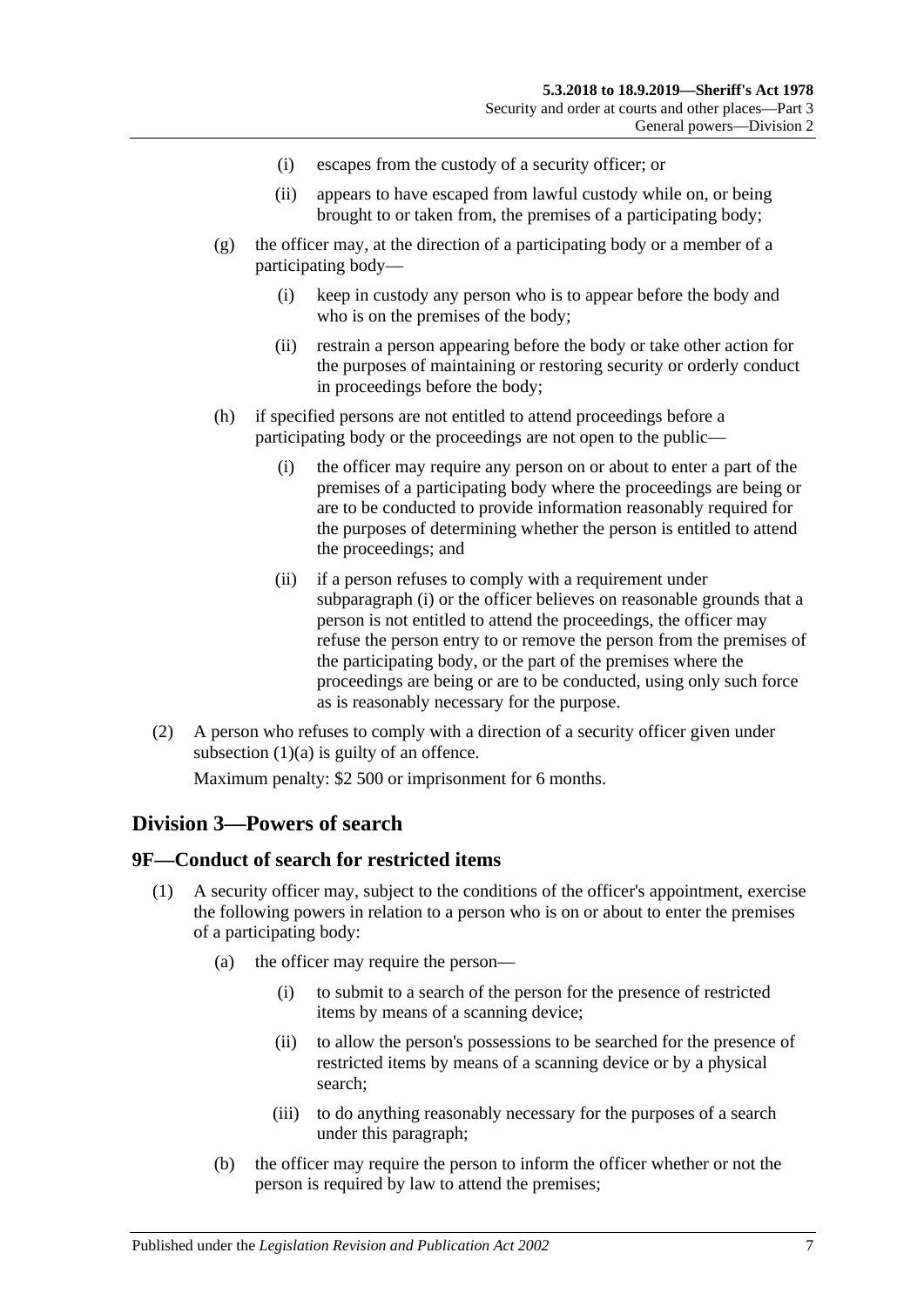- (c) if the person is required by law to attend the premises, the officer may require the person—
	- (i) to submit to a physical search of the person for the presence of restricted items;
	- (ii) to do anything reasonably necessary for the purposes of the search;
- <span id="page-7-0"></span>(d) if there are reasonable grounds for suspecting that a restricted item is in the clothing or on the body of the person, the officer may require the person—
	- (i) to produce the item for inspection;
	- (ii) to submit to a physical search of the person for the presence of restricted items;
	- (iii) to do anything reasonably necessary for the purposes of the search.
- <span id="page-7-1"></span>(2) The following provisions apply to a search of a person by means of a scanning device carried out under this section:
	- (a) the search must be conducted by use of an electronic or mechanical scanning device designed to be used without coming into contact with the body of the person the subject of the search;
	- (b) without limiting the requirements that may be made under [subsection](#page-6-3)  $(1)(a)(iii)$ , the person may be required—
		- (i) to remove all items from the pockets of the person's clothing; or
		- (ii) to adopt certain postures;
	- (c) the person cannot be required to remove clothing or to open his or her mouth and nothing may be introduced into an orifice of the person's body;
	- (d) the search must be carried out expeditiously and in a manner that avoids undue humiliation of the person.
- (3) The following provisions apply to a search of possessions by means of a scanning device, or by a physical search, carried out under this section:
	- (a) without limiting the requirements that may be made under [subsection](#page-6-3)  $(1)(a)(iii)$ , the person may be required—
		- (i) to hand over bags or possessions to the officer; or
		- (ii) to open bags or other possessions or to allow bags or other possessions to be opened;
	- (b) the search must be carried out expeditiously.
- (4) The following provisions apply to a physical search of a person carried out under this section:
	- (a) without limiting the requirements that may be made under [subsection](#page-7-0)  $(1)(c)(ii)$  or  $(d)(iii)$ , the person may be required—
		- (i) to remove all items from the pockets of the person's clothing; or
		- (ii) to open his or her mouth; or
		- (iii) to adopt certain postures; or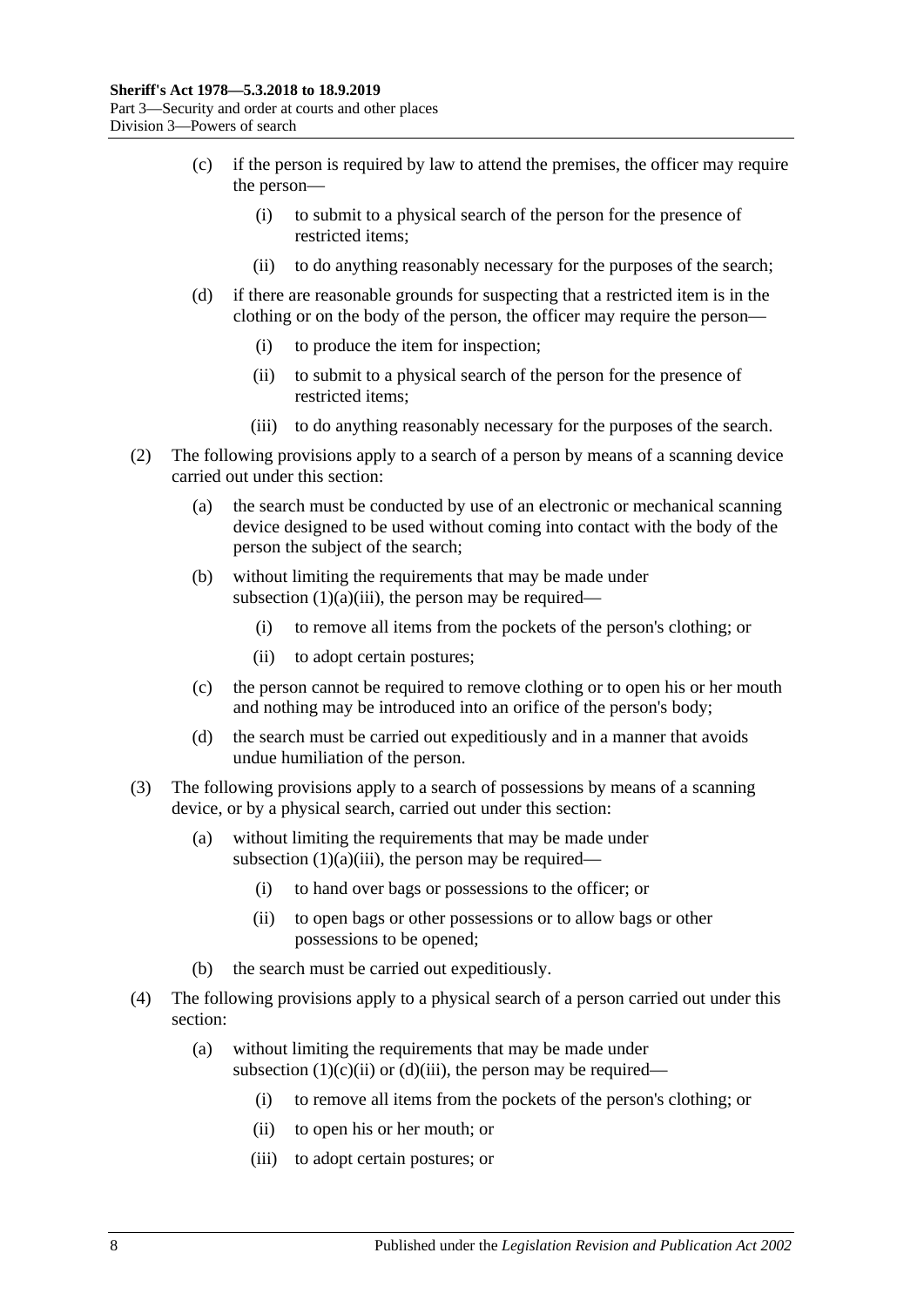- (iv) to remove outer clothing including footwear and headwear; or
- (v) to submit to being frisked;
- (b) the person cannot be required to remove inner clothing or underwear and nothing may be introduced into an orifice (including the mouth) of the person's body;
- (c) except in circumstances where it is not practicable—
	- (i) at least two persons (apart from the person being searched) must be present at all times during the search; and
	- (ii) the search of the person must be carried out by an officer of the same sex as the person;
- (d) the search must be carried out expeditiously and in a manner that avoids undue humiliation of the person and, as far as reasonably practicable, avoids offending cultural values or religious beliefs genuinely held by the person.
- (5) If a person does not comply with a requirement made under [subsection](#page-6-4) (1), a security officer may—
	- (a) in the case of a person who is required by law to attend the premises—
		- (i) refuse the person entry to or remove the person from the premises or part of the premises, using only such force as is reasonably necessary for the purpose; or
		- (ii) detain the person and apply reasonable force to secure compliance with the requirement or to remove an item required to be produced (but force cannot be applied to open the person's mouth, or to remove anything from the person's mouth, except by or under the supervision of a registered medical practitioner);
	- (b) in any other case—refuse the person entry to or remove the person from the premises or part of the premises, using only such force as is reasonably necessary for the purpose.
- (6) Failure of a person to comply with a requirement made under [subsection](#page-6-5)  $(1)(a)$  does not of itself constitute grounds for suspecting that there is a restricted item in the clothing or on the body of the person.
- (7) If a person refuses to comply with a requirement made under [subsection](#page-6-6) (1)(b), the person will be taken, for the purposes of this Part, to be required by law to attend the premises whether or not that is in fact the case.

#### <span id="page-8-0"></span>**Division 4—Miscellaneous**

#### <span id="page-8-2"></span><span id="page-8-1"></span>**9G—Dealing with restricted and other items**

If a security officer finds, in the possession of a person who is on or about to enter the premises of a participating body—

- (a) a restricted item; or
- <span id="page-8-3"></span>(b) an item that the officer believes on reasonable grounds to be a restricted item; or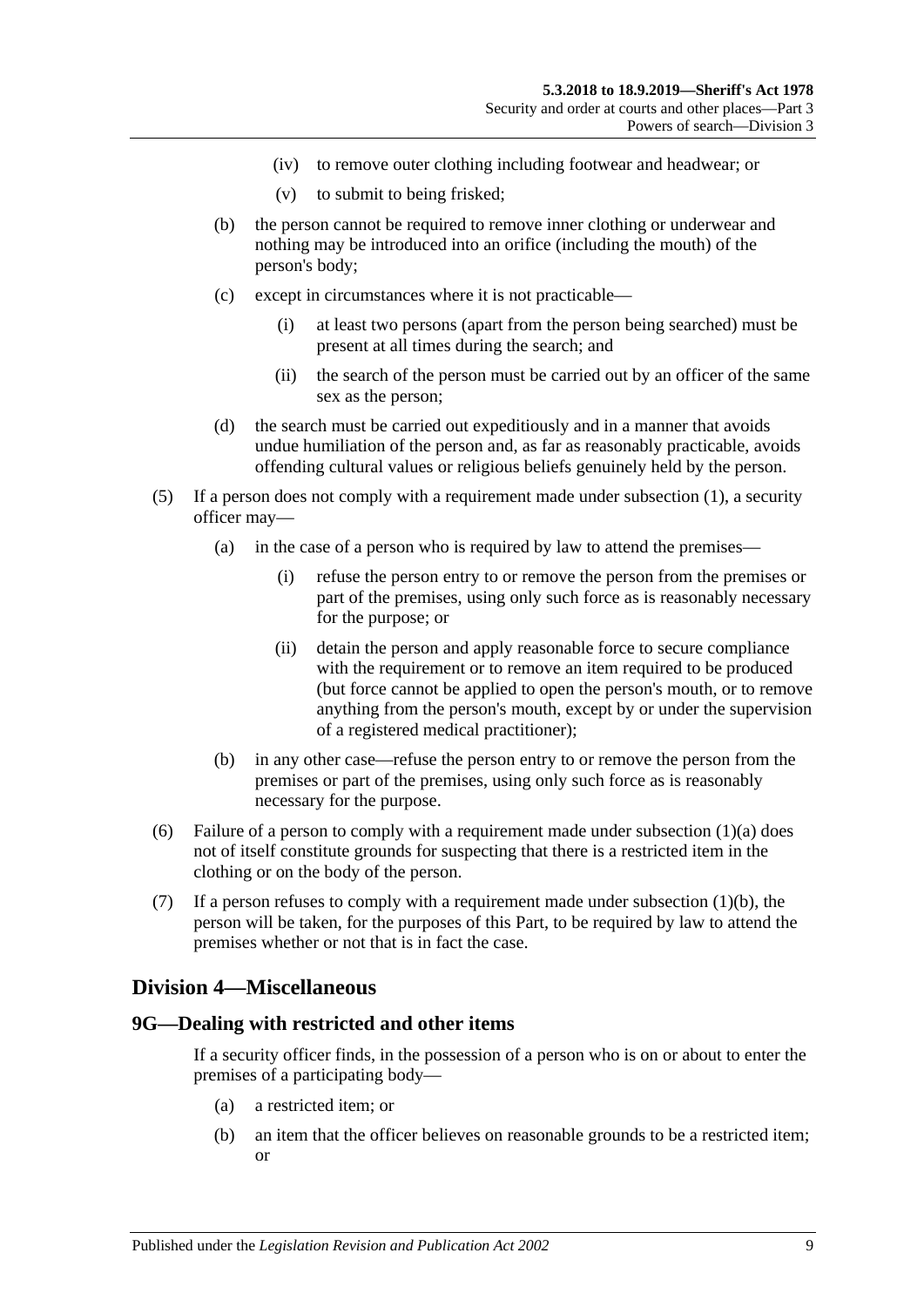(c) an item that the officer believes on reasonable grounds to be in the unlawful possession of the person,

<span id="page-9-4"></span>the following provisions apply:

- (d) the officer may refuse the person entry to or remove the person from the premises or part of the premises, using only such force as is reasonably necessary for the purpose;
- (e) the officer may, where the person is in possession of an item referred to in [paragraph](#page-9-4) (c), cause the person and the item to be detained and handed over into the custody of a police officer as soon as reasonably practicable;
- <span id="page-9-5"></span>(f) the officer may require the person to surrender the item;
- (g) if a person who is required by law to attend the premises refuses to comply with a requirement made under [paragraph](#page-9-5) (f), the officer may apply reasonable force to remove the item from the person's possession;
- (h) if an item is so surrendered or removed, the officer must—
	- (i) in the case of an item referred to in [paragraph](#page-8-2) (a) or [\(b\),](#page-8-3) cause it to be held in safe keeping while the person is on the premises;
	- (ii) in the case of an item referred to in [paragraph](#page-9-4) (c), cause the item to be handed over into the custody of a police officer as soon as reasonably practicable, together with any relevant information the officer may have.

#### <span id="page-9-0"></span>**9H—Security officer may act on reasonable belief that person required by law to attend premises**

If a security officer believes on reasonable grounds that a person is required by law to attend the premises of a participating body, nothing done by the officer in relation to the person in the exercise or purported exercise of powers under this Part is rendered unlawful by reason of the fact that the person is not required by law to attend those premises.

#### <span id="page-9-1"></span>**9I—Refusal of entry to or removal from premises is no excuse for non-attendance**

The fact that a person is lawfully refused entry to, or removed from, premises or a part of premises under this Part is not, for the purposes of any Act or law, an excuse for non-compliance with a requirement or undertaking to attend the premises.

# <span id="page-9-2"></span>**Part 4—Miscellaneous**

#### <span id="page-9-3"></span>**10—Procedure on arrest**

Subject to any other Act, a person arrested by the sheriff, a deputy sheriff or a sheriff's officer pursuant to a process issued by a participating body, a member or officer of a participating body or a justice must be brought before the body specified in the process as soon as reasonably practicable and may be detained until that happens.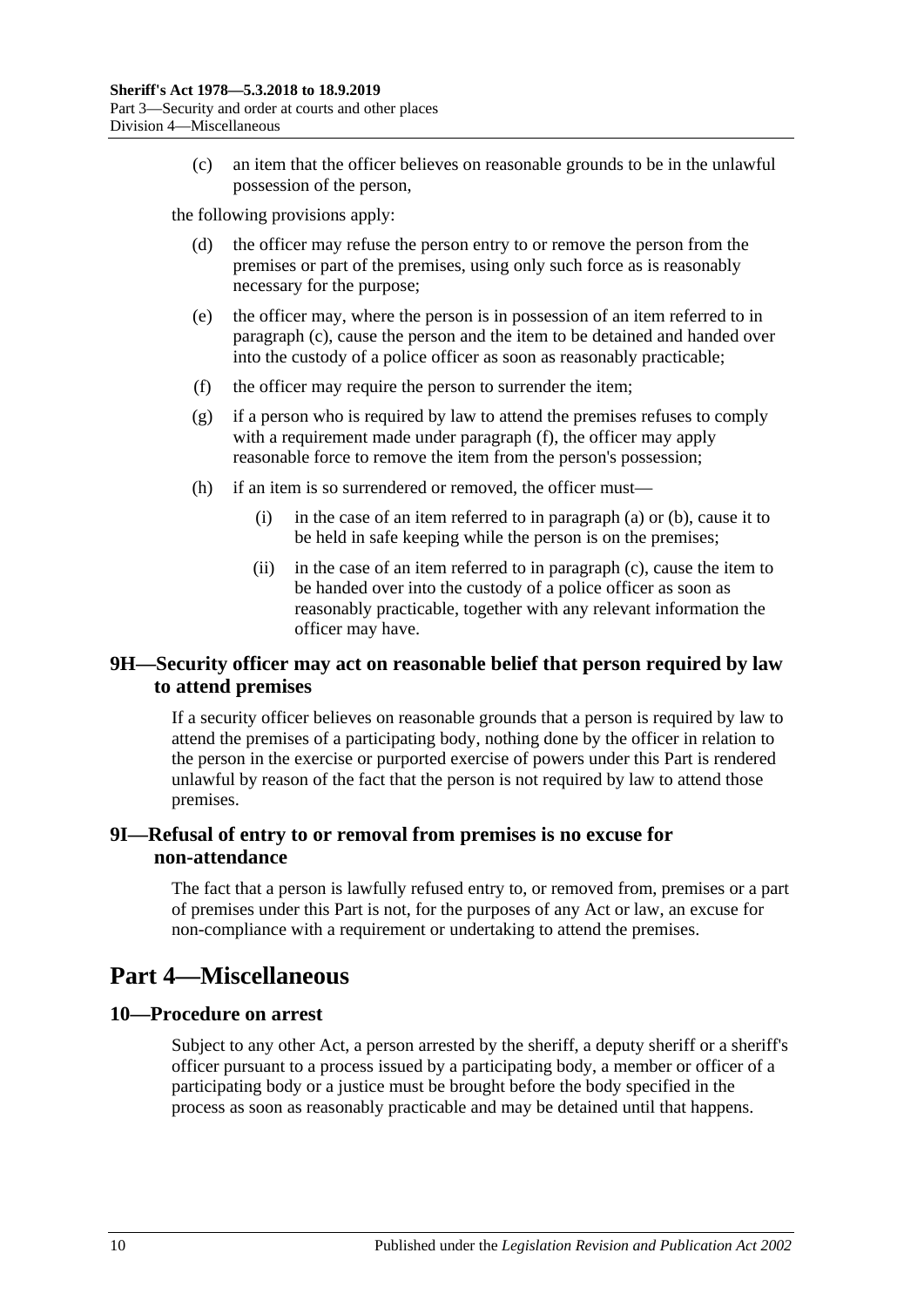#### <span id="page-10-6"></span><span id="page-10-0"></span>**11—Offences**

(1) A person who hinders or obstructs the sheriff, a deputy sheriff, a sheriff's officer, or a person assisting the sheriff, a deputy sheriff or a sheriff's officer in the performance or exercise of functions or powers conferred by this or any other Act (including powers conferred on a person in the capacity of security officer) is guilty of an offence.

Maximum penalty: \$2 500 or 6 months imprisonment.

- <span id="page-10-7"></span>(2) The sheriff, a deputy sheriff or a sheriff's officer, may arrest any person who commits an offence under [subsection](#page-10-6) (1).
- (3) A person arrested under [subsection](#page-10-7) (2) must be handed over into the custody of a police officer as soon as reasonably practicable and may be detained until that happens.
- (5) A person who falsely represents, by words or conduct, that he or she is the sheriff, a deputy sheriff, a sheriff's officer or a security officer, is guilty of an offence.

Maximum penalty: \$2 500 or 6 months imprisonment.

#### <span id="page-10-1"></span>**12—Immunity**

- (1) Subject to this section, civil liability for any wrongful or negligent act or omission of the sheriff, a deputy sheriff or a sheriff's officer in the course of carrying out duties assigned by or under this Act will be determined in accordance with the law of torts.
- <span id="page-10-8"></span>(2) The sheriff, a deputy sheriff or a sheriff's officer incurs no personal liability in tort for any act or omission in the course of carrying out those duties.
- (3) Any action or claim to which the sheriff, a deputy sheriff or a sheriff's officer would, but for [subsection](#page-10-8) (2), be liable lies against the Crown.

#### <span id="page-10-2"></span>**14—Sheriff not disqualified from being justice of the peace**

The sheriff is not disqualified, by reason of the sheriff's office, from appointment as a justice of the peace.

#### <span id="page-10-3"></span>**15—No licence required for the purpose of sheriff's sales**

No licence or other authority is required under any Act by the sheriff, a deputy sheriff or a sheriff's officer for the purpose of selling real or personal property (by auction or otherwise) in pursuance of the process of a court.

#### <span id="page-10-4"></span>**15A—Non-derogation**

Nothing in this Act derogates from the powers of the sheriff or a participating body under any other Act or law.

#### <span id="page-10-10"></span><span id="page-10-5"></span>**16—Regulations**

- (1) The Governor may make such regulations as are contemplated by, or necessary or expedient for the purposes of, this Act.
- (2) Subject to [subsection](#page-10-9) (3), a regulation may only be made on the recommendation of the State Courts Administration Council.
- <span id="page-10-9"></span>(3) The recommendation of the State Courts Administration Council is not required for a regulation made under [subsection](#page-11-0) (4)(b).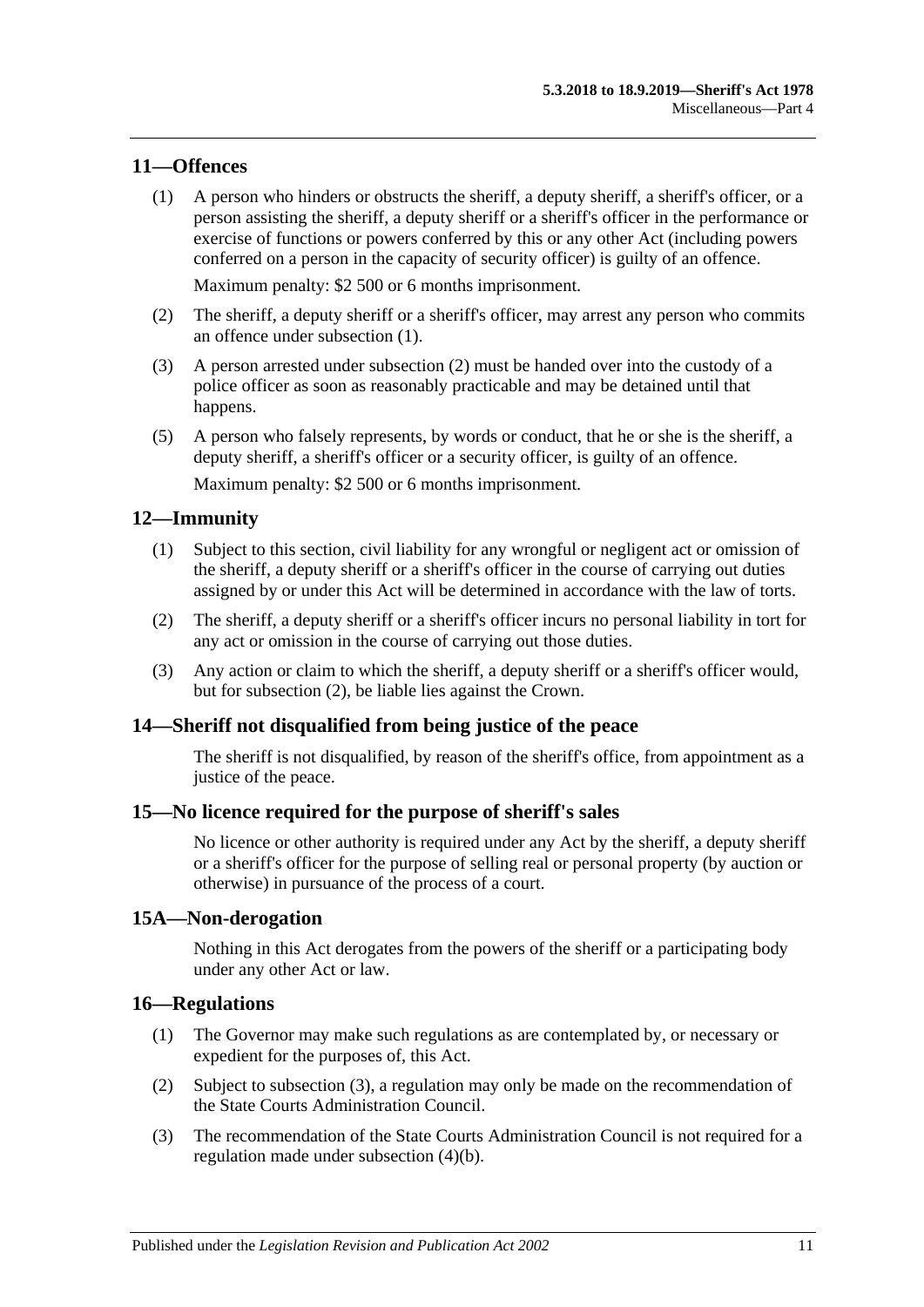- <span id="page-11-0"></span>(4) Without limiting the generality of [subsection](#page-10-10) (1), the regulations may—
	- (a) regulate the performance of the duties of the sheriff; and
	- (ab) regulate the performance of the duties of security officers or otherwise regulate matters relating to security or orderly conduct at the premises of participating bodies; and
	- (ac) provide for the safe keeping of items surrendered or removed from a person's possession under this Act and for the disposal of any such items that remain unclaimed; and
	- (b) prescribe, and provide for the recovery of, fees and expenses payable to the sheriff in relation to the execution of process, the service of documents and any other duty of the sheriff under this Act or any other Act; and
	- (c) provide for the settlement of disputes as to the amount payable in any case; and
	- (d) provide for the giving of security for the payment of fees; and
	- (e) prescribe conditions on which property seized in execution may be withdrawn from sale; and
	- (f) impose fines, not exceeding \$2 500, for offences against the regulations.
- (5) Regulations made for the purposes of [subsection](#page-11-0) (4)(b) may provide for all or any of the following matters:
	- (a) specific fees;
	- (b) maximum fees;
	- (c) minimum fees;
	- (d) fees that vary according to value, time, class of matter, or on any other basis;
	- (e) fees that differ for different classes of proceedings or different classes of party;
	- (f) the manner of payment of fees and expenses;
	- (g) the time or times at which fees are to be paid,

and it is not necessary for a fee to be related to the actual administrative cost incurred.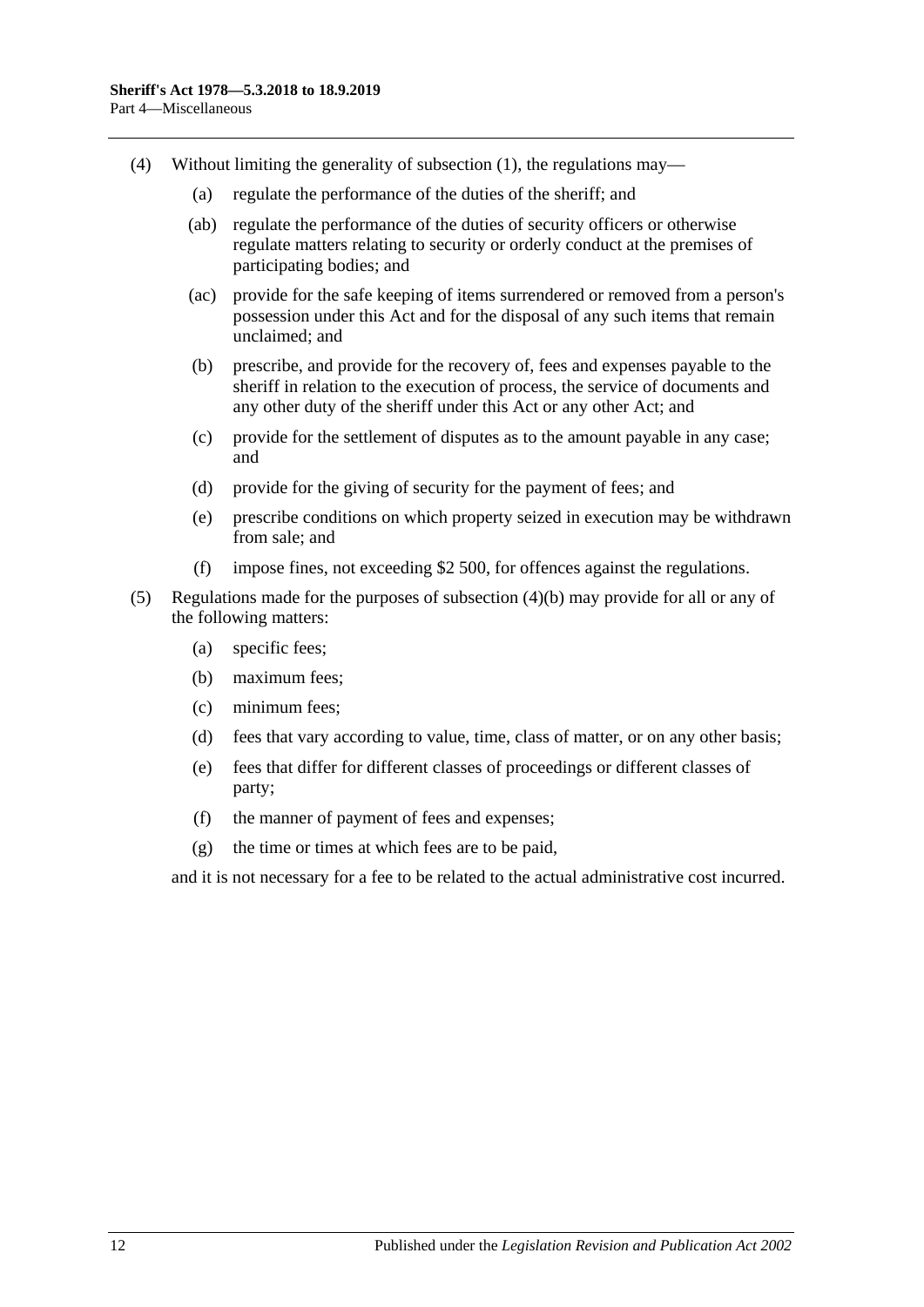# <span id="page-12-0"></span>**Legislative history**

### **Notes**

- Please note—References in the legislation to other legislation or instruments or to titles of bodies or offices are not automatically updated as part of the program for the revision and publication of legislation and therefore may be obsolete.
- Earlier versions of this Act (historical versions) are listed at the end of the legislative history.
- For further information relating to the Act and subordinate legislation made under the Act see the Index of South Australian Statutes or www.legislation.sa.gov.au.

# **Legislation amended by principal Act**

The *Sheriff's Act 1978* amended the following:

*Supreme Court Act 1935*

# **Principal Act and amendments**

New entries appear in bold.

| Year        | N <sub>0</sub> | Title                                                                                               | Assent     | Commencement                                                         |
|-------------|----------------|-----------------------------------------------------------------------------------------------------|------------|----------------------------------------------------------------------|
| 1978        | 82             | Sheriff's Act 1978                                                                                  | 30.11.1978 | 6.7.1992 (Gazette 2.7.1992 p209)                                     |
| 1991        | 81             | Sheriff's Act Amendment Act 1991                                                                    | 12.12.1991 | 6.7.1992 (Gazette 2.7.1992 p209)                                     |
| 1995        | 85             | <b>Statutes Amendment (Courts)</b><br><b>Administration Staff)</b> Act 1995                         | 30.11.1995 | Pt 6 (ss 13 & 14)-14.12.1995 ( <i>Gazette</i><br>14.12.1995 p1641)   |
| 1996        | 67             | <b>Statutes Amendment</b><br>(Attorney-General's Portfolio)<br>Act 1996                             | 15.8.1996  | Pt 15 (ss $27-29$ )-17.10.1996 ( <i>Gazette</i><br>17.10.1996 p1361) |
| <b>2000</b> | 49             | <b>Statutes Amendment and Repeal</b><br>(Security and Order at Courts and<br>Other Places) Act 2000 | 20.7.2000  | Pt 2 (ss $4-16$ ) & Sch $-29.9.2000$<br>(Gazette 28.9.2000 p2221)    |
| 2012        | 20             | Summary Offences (Weapons)<br>Amendment Act 2012                                                    | 24.5.2012  | Sch 1 (cl 3)-15.12.2012 ( <i>Gazette</i><br>15.11.2012 p5009)        |
| 2015        | 46             | Firearms Act 2015                                                                                   | 17.12.2015 | Sch 1 (cl 19)-1.7.2017 ( <i>Gazette</i><br>27.6.2017 p2619)          |
| 2017        | 50             | <b>Statutes Amendment (Court Fees)</b><br>Act 2017                                                  | 28.11.2017 | Pt 4 (s 6)-5.3.2018 (Gazette 23.1.2018<br>p282)                      |

# **Provisions amended**

New entries appear in bold.

Entries that relate to provisions that have been deleted appear in italics.

| Provision  | How varied                      | Commencement |
|------------|---------------------------------|--------------|
| Long title | substituted by $49/2000$ s 4    | 29.9.2000    |
| Pt1        | heading inserted by 49/2000 s 5 | 29.9.2000    |
| s 2        | deleted by $49/2000 s 16$ (Sch) | 29.9.2000    |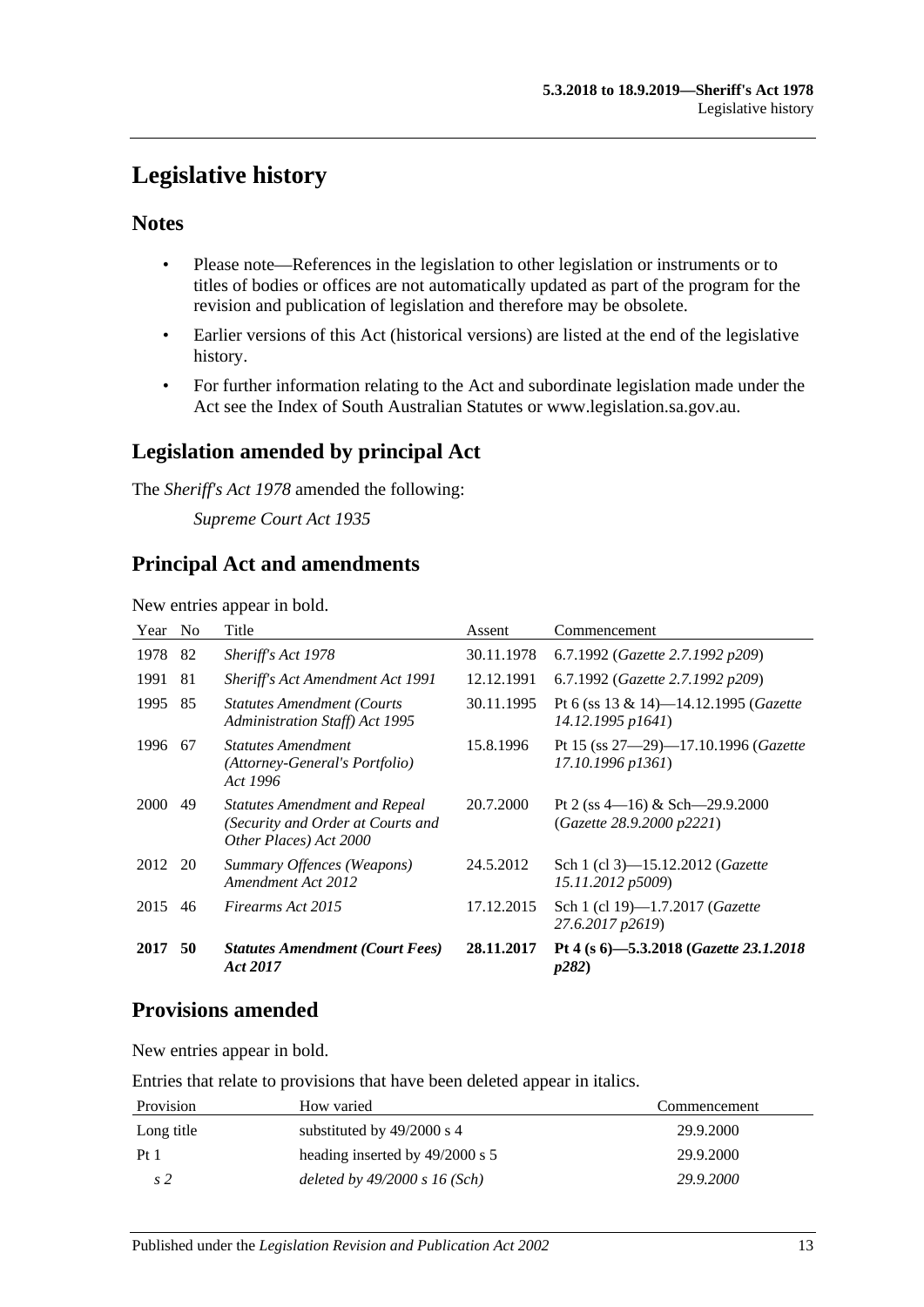#### **Sheriff's Act 1978—5.3.2018 to 18.9.2019**

Legislative history

| s <sub>3</sub>                      | amended by $81/1991 s3$                        | 6.7.1992   |
|-------------------------------------|------------------------------------------------|------------|
|                                     | deleted by $49/2000 s 16$ (Sch)                | 29.9.2000  |
| s <sub>4</sub>                      |                                                |            |
| s(4(1))                             | s 4 redesignated as $s$ 4(1) by 49/2000 s 6(d) | 29.9.2000  |
| Administrator                       | inserted by $49/2000$ s $6(a)$                 | 29.9.2000  |
| court                               | substituted by $81/1991$ s $4(a)$              | 6.7.1992   |
|                                     | amended by 67/1996 s 27                        | 17.10.1996 |
|                                     | amended by $49/2000$ s $6(b)$                  | 29.9.2000  |
| judge                               | substituted by $81/1991$ s $4(b)$              | 6.7.1992   |
| participating body                  | inserted by $49/2000$ s $6(c)$                 | 29.9.2000  |
| premises of a<br>participating body | inserted by $49/2000$ s $6(c)$                 | 29.9.2000  |
| principal officer                   | inserted by $49/2000$ s $6(c)$                 | 29.9.2000  |
| proceedings                         | inserted by $49/2000$ s $6(c)$                 | 29.9.2000  |
| restricted item                     | inserted by $49/2000$ s $6(c)$                 | 29.9.2000  |
|                                     | amended by 20/2012 Sch 1 cl 3                  | 15.12.2012 |
|                                     | amended by 46/2015 Sch 1 cl 19                 | 1.7.2017   |
| security officer                    | inserted by $49/2000$ s $6(c)$                 | 29.9.2000  |
| s(4(2)                              | inserted by $49/2000$ s $6(d)$                 | 29.9.2000  |
| Pt 2                                | heading inserted by 49/2000 s 7                | 29.9.2000  |
| s <sub>5</sub>                      | substituted by 81/1991 s 5                     | 6.7.1992   |
| $s\ 5(3)$                           | amended by 85/1995 s 13                        | 14.12.1995 |
| s <sub>6</sub>                      | substituted by 81/1991 s 5                     | 6.7.1992   |
| s(6(1))                             | amended by 85/1995 s 14(a)                     | 14.12.1995 |
| s(6(2))                             | amended by 85/1995 s 14(b)                     | 14.12.1995 |
| s 6(4)                              | amended by 49/2000 s 8                         | 29.9.2000  |
| s <sub>7</sub>                      |                                                |            |
| s $7(1)$ and $(3)$                  | amended by 49/2000 s 16 (Sch)                  | 29.9.2000  |
| s <sub>8</sub>                      | amended by 81/1991 s 6                         | 6.7.1992   |
|                                     | amended by 49/2000 s 16 (Sch)                  | 29.9.2000  |
| s 9                                 |                                                |            |
| $s \, 9(1)$                         | amended by 49/2000 ss 9, 16 (Sch)              | 29.9.2000  |
| $s \, 9(2)$                         | amended by 49/2000 s 16 (Sch)                  | 29.9.2000  |
| Pt <sub>3</sub>                     | inserted by 49/2000 s 10                       | 29.9.2000  |
| Pt 4                                | heading inserted by 49/2000 s 11               | 29.9.2000  |
| s 10                                | substituted by 81/1991 s 7                     | 6.7.1992   |
|                                     | substituted by 49/2000 s 12                    | 29.9.2000  |
| s 11                                |                                                |            |
| s 11(1)                             | amended by 67/1996 s 28(a), (b)                | 17.10.1996 |
|                                     | substituted by $49/2000$ s $13(a)$             | 29.9.2000  |
| s 11(2)                             | amended by 49/2000 s 16 (Sch)                  | 29.9.2000  |
| s 11(3)                             | substituted by $49/2000$ s $13(b)$             | 29.9.2000  |
| $s$ $11(4)$                         | deleted by $49/2000 s 13(c)$                   | 29.9.2000  |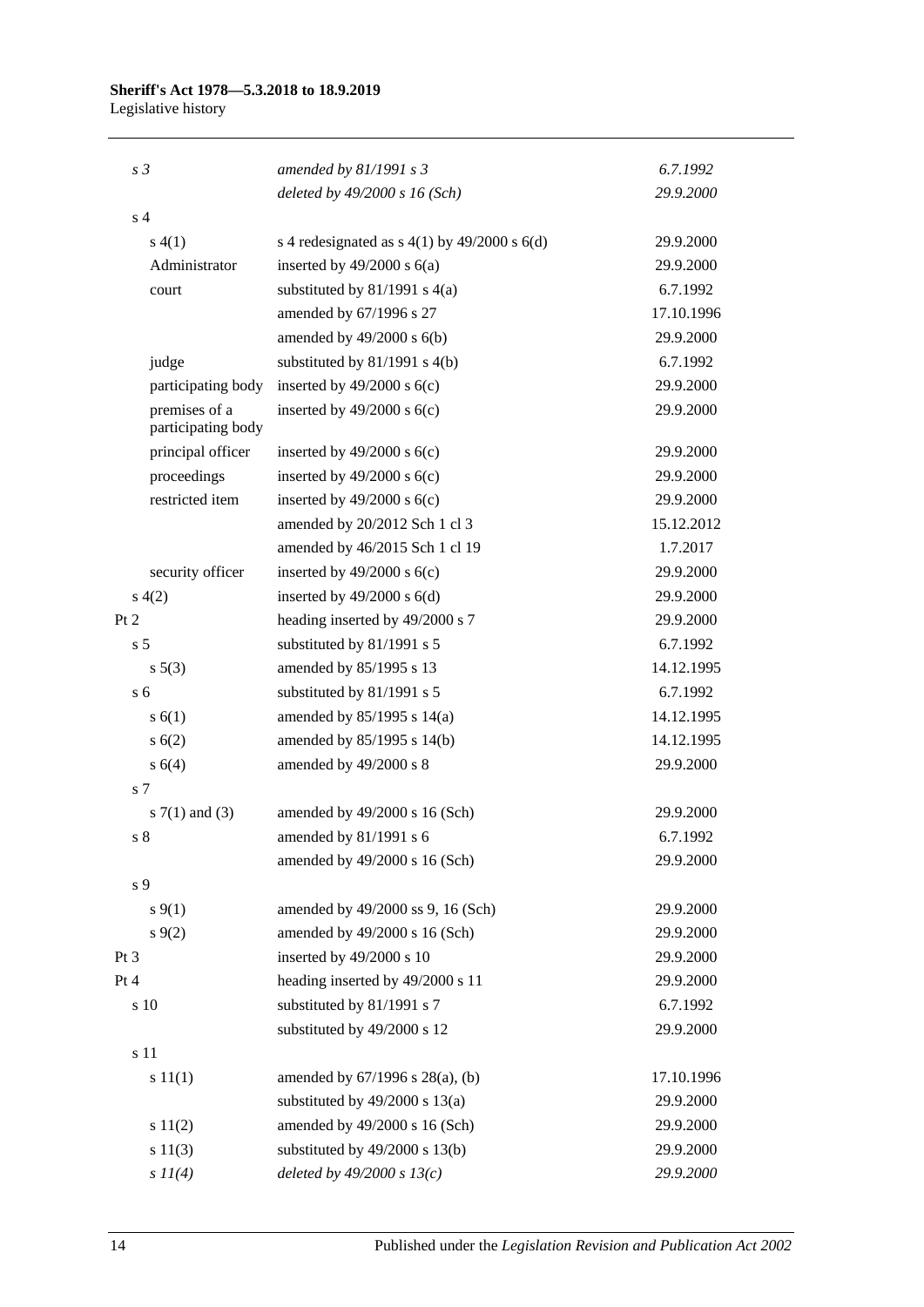| s16(5)          | inserted by 50/2017 s 6                               | 5.3.2018   |
|-----------------|-------------------------------------------------------|------------|
|                 | s 16 redesignated as s $16(4)$ by $49/2000$ s $15(d)$ | 29.9.2000  |
|                 | s 16 amended by 49/2000 ss $15(a)$ —(c), 16<br>(Sch)  | 29.9.2000  |
| s16(4)          | s 16 amended by 67/1996 s 29                          | 17.10.1996 |
| s 16(1)–(3)     | inserted by $49/2000$ s $15(d)$                       | 29.9.2000  |
| s <sub>16</sub> |                                                       |            |
| s 15A           | inserted by $49/2000$ s 14                            | 29.9.2000  |
| s <sub>14</sub> | amended by $49/2000$ s 16 (Sch)                       | 29.9.2000  |
| s 13            | deleted by $49/2000 s 16$ (Sch)                       | 29.9.2000  |
|                 | amended by $49/2000$ s 16 (Sch)                       | 29.9.2000  |
| $s\ 12(3)$      | amended by 81/1991 s 8                                | 6.7.1992   |
| $s\ 12(2)$      | amended by 81/1991 s 8                                | 6.7.1992   |
|                 | amended by 49/2000 s 16 (Sch)                         | 29.9.2000  |
| s 12(1)         | amended by $81/1991$ s 8                              | 6.7.1992   |
| s 12            |                                                       |            |
|                 | substituted by $49/2000$ s $13(d)$                    | 29.9.2000  |
| s11(5)          | inserted by $67/1996$ s $28(c)$                       | 17.10.1996 |
|                 |                                                       |            |

### **Transitional etc provisions associated with Act or amendments**

#### *Statutes Amendment (Courts Administration Staff) Act 1995*

#### **20—Transitional provision**

(1) An appointment to a non-judicial office or position made or purportedly made before the commencement of this Act in accordance with an Act that is amended by this Act will be taken to have been duly made under the statutory provisions that, as amended by this Act, provide for the making of such an appointment as if this Act had been enacted and in force at the relevant time.

#### *Statutes Amendment and Repeal (Security and Order at Courts and Other Places) Act 2000*

#### **24—Transitional provision**

- (1) A person who was, immediately before the commencement of this section, employed as a court orderly subject to the *[Public Sector Management Act](http://www.legislation.sa.gov.au/index.aspx?action=legref&type=act&legtitle=Public%20Sector%20Management%20Act%201995) 1995* continues in employment as a sheriff's officer and member of the staff of the State Courts Administration Council and will be taken to have been appointed by the sheriff as a security officer.
- (2) A person who was, immediately before the commencement of this section, employed as a court orderly but not subject to the *[Public Sector Management Act](http://www.legislation.sa.gov.au/index.aspx?action=legref&type=act&legtitle=Public%20Sector%20Management%20Act%201995) 1995* continues in employment as a sheriff's officer appointed under s 6(3) of the *[Sheriff's Act](http://www.legislation.sa.gov.au/index.aspx?action=legref&type=act&legtitle=Sheriffs%20Act%201978) 1978* on the same terms and conditions as applied to the person's employment as a court orderly immediately before that commencement and will be taken to have been appointed by the sheriff as a security officer.